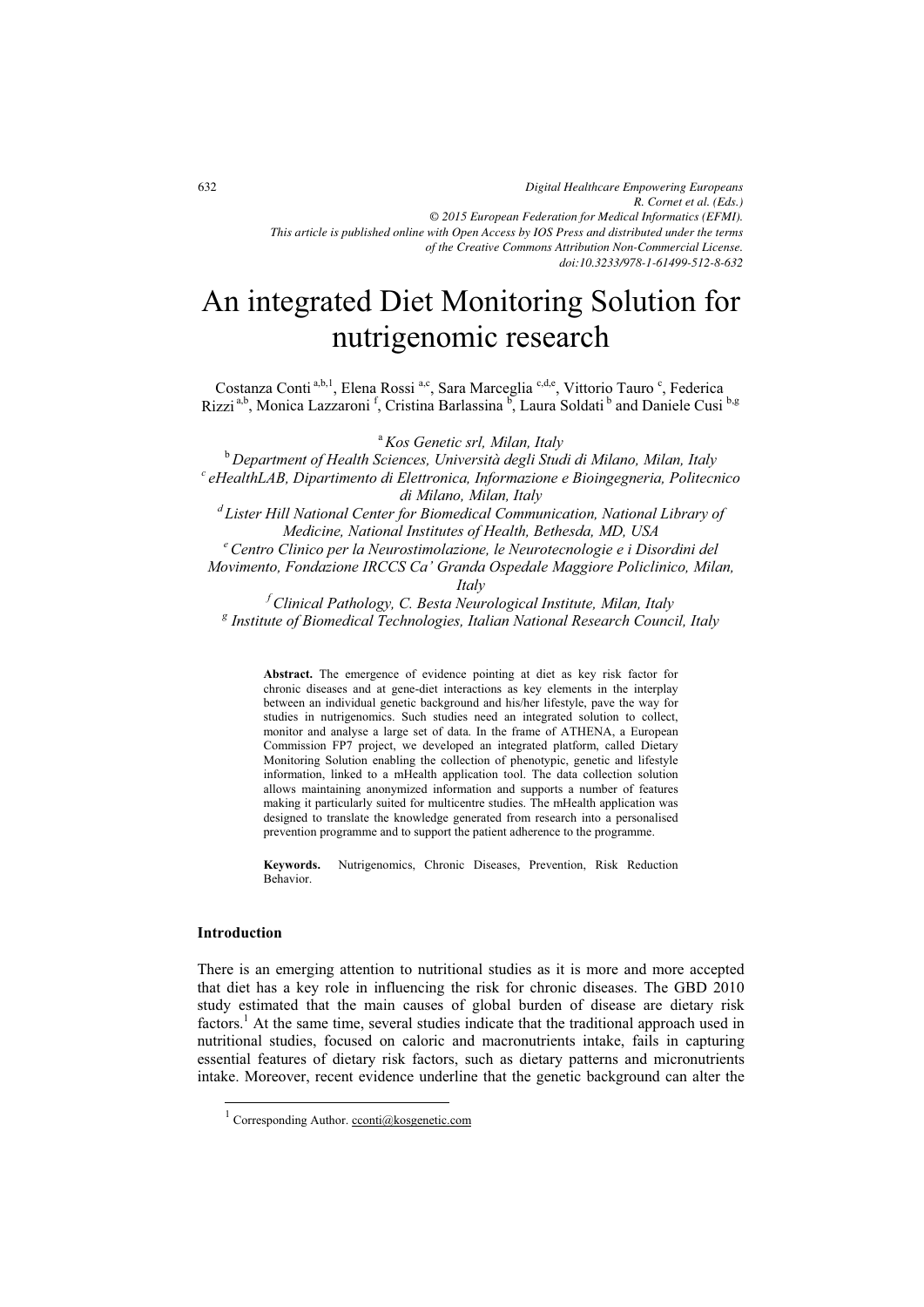host's physiological response to diet.<sup>2</sup> For example there is strong evidence suggesting that changes observed in plasma lipid levels in response to dietary fat intake are, to a large extent, genetically controlled.<sup>3, 4</sup>

A systematic collection and analysis of nutritional data and their correlation to phenotypes and lifestyle is needed to assess dietary risk factors and designing appropriate interventions. However, existing tools are not appropriate to collect such a variety of data in a systematic way in the contest of epidemiological and clinical studies. In this paper we present a tool aimed to systematically collect nutrigenomics and lifestyle data from patients and citizens in the context of a large epidemiological study.

### **1. Methods**

In ATHENA, a European Commission FP7 project (Grant Agreement 245121) exploring the role of dietary anthocyanins in protecting against chronic disease, we developed an integrated platform, called Dietary Monitoring Solution (DMS), to collect phenotypic, genetic and lifestyle information linked to a mHealth application tool providing personalized dietary indications.

Our DMS was designed in close collaboration with clinicians, geneticists and nutritionists. In particular, clinicians provided specifications for Case Report Form's (CRF) sections related to cardiovascular diseases' risk factors while nutritionists defined methodologies and sources of nutritional information. Genetic information, represented by Single Nucleotide Polymorphisms (SNPs) was organized in PED and MAP files, which constitute standard formats for the most widely used genomic analysis software. The DMS is composed by: a) a web-based platform, based on a framework dedicated to CRF management<sup>5</sup>; b) a software, calculating the macro and micronutrients intake from each food/meal; c) a mHealth application monitoring and guiding the subject in his/her ecological context.

The web-based platform is used by the clinicians to create the CRFs containing patient's data. The same tool is used by the nutritionist to collect the patient's dietary habits, through 24 -hours-recall interviews and food frequency questionnaires.The system allows the management of patient's medications and therapies, and tracks the case history, physical, laboratory examination and dietary recalls. Genotypic data are managed by the healthcare professional and can be uploaded from PED and MAP files, which are generated from raw intensity data. Individual genetic data, particularly those for which there are evidences of interaction with the diet (e.g. micronutrients intake and preferences), are used as input for a Decision Support System (DSS), which provides suggestions on risk reduction behaviors. The suggestions provided by the DSS are meant to be validated by healthcare professionals to design an optimal personalized lifestyle plan. The mHealth application is dedicated to the subject and is used to track his/her diet and lifestyle. The monitoring information generated by the mHealth app is then transferred to the web-based platform and becomes part of the patient's CRF.

#### **2. Results**

Figure 1 shows the web-based platform for data collection and storage, based on an existing system.<sup>5</sup> The system is flexibly designed to allow the configuration of CRF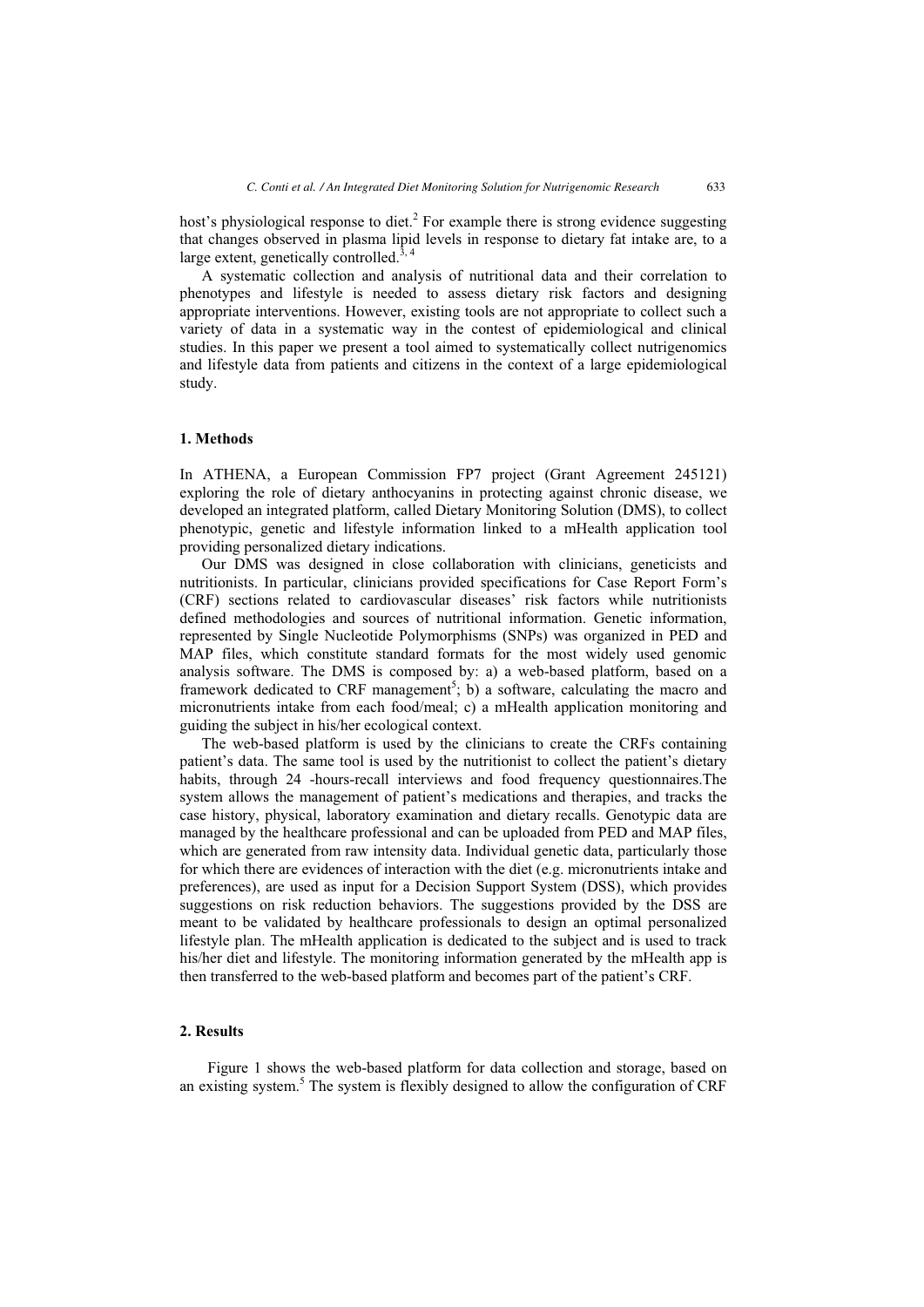templates, which define data collection fields and their eventual constraints, according to the focus of the study. In this case, the CRF template includes fields to assess risk factors for cardiovascular and metabolic diseases: the patient's medical history, medical examinations, exams, genetic data, diet and lifestyle.<sup>5</sup> Dietary information, collected through 24-hours-recall interviews, includes a description of foods consumed during each meal and their macro and micro nutrients composition, computed by a software combining input data from dietary interviews and food nutrients composition, from validated food databases, further enriched with published and experimental data on anthocyanins contents. As previously reported<sup>5</sup>, the same CRF template is shared between different clinical research centres participating to the study and used for data collection, ensuring anonymous data processing. Also, the platform manages the direct exchange of daily diet data with the mHealth app used by the patient at home. Once logged into the web-based platform, the clinicians involved in the project can add a new patient into the registry, fill-in the CRF of a patient, and view the daily diet results coming from the mHealth application. The patients' registry is a local file managed only by the clinician. The web-based platform stores only patients' unique identifiers (MPI) and does not contain patients' personal identification information.

This platform was used to collect information from more than 500 volunteers participating to ATHENA project, in three recruitment sites. It also stores volunteers' genetic data, as generated by genotyping the DNAs with a commercially available chip containing ~280K highly informative genome-wide tag SNPs. The user with role "Data Manager" can extract anonymous data from the platform and analyse data, homogeneously collected through the web-based platform, from all the centres taking part into the project.



**Figure 1.** A- the cooperative work environment on the web-based platform in a single operative unit. B- the CRF allows easy data entry by the selection of a food name automatically mapping the selected food to its code in the food database.

The mHealth app is developed for the iOS environment. It is designed to monitor patient's dietary and lifestyle data. The user can fill in his/her meal (Figure 2A) taking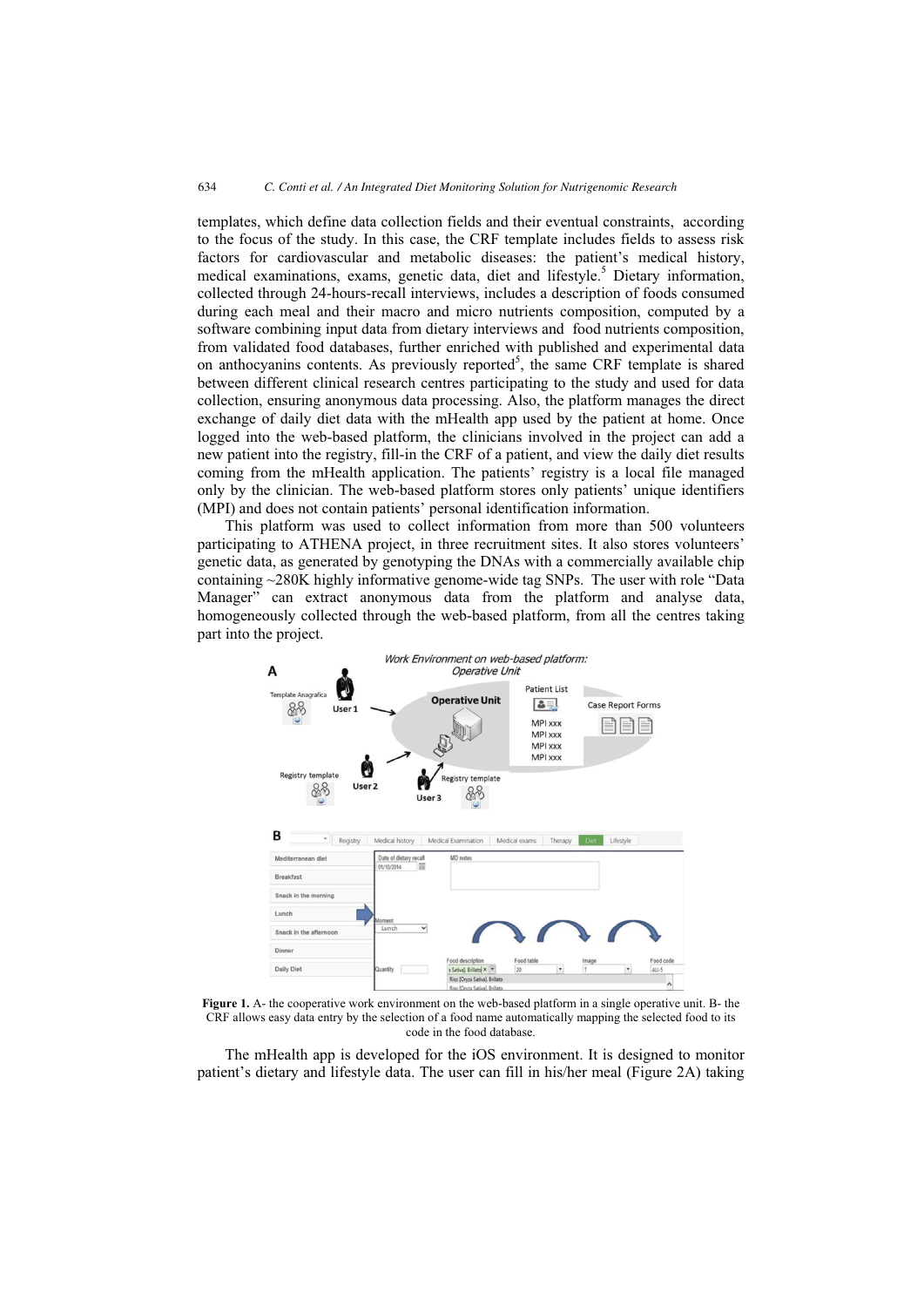advantage of a visual atlas of foods, searchable and sortable by name and amount of grams per portions. Once selected, the food is coded using the same dictionary as in the web-based platform. The app also allows the user to examine his/her food diary and to view, export and share graphs about some main nutritional values with a settable timescale (Figure 2B). Each user can customize personal habits and profile information thus making the compilation process easier and faster. The mHealth app prototype is undergoing an extensive testing by different categories of end-users. In addition, the app includes a DSS built on a set of rules combining existing dietary guidelines with research-based evidences on genomics risk factors and their interactions with dietary habits. The DSS provides suggestions to the user according to real-time inserted data. The communication with web-based platform is secured by encryption and includes dataflow optimizations to ensure data accuracy.



Figure 2. A- Snapshot of the application view for meal recording. B- Graphical representation of the data recorded by the application.